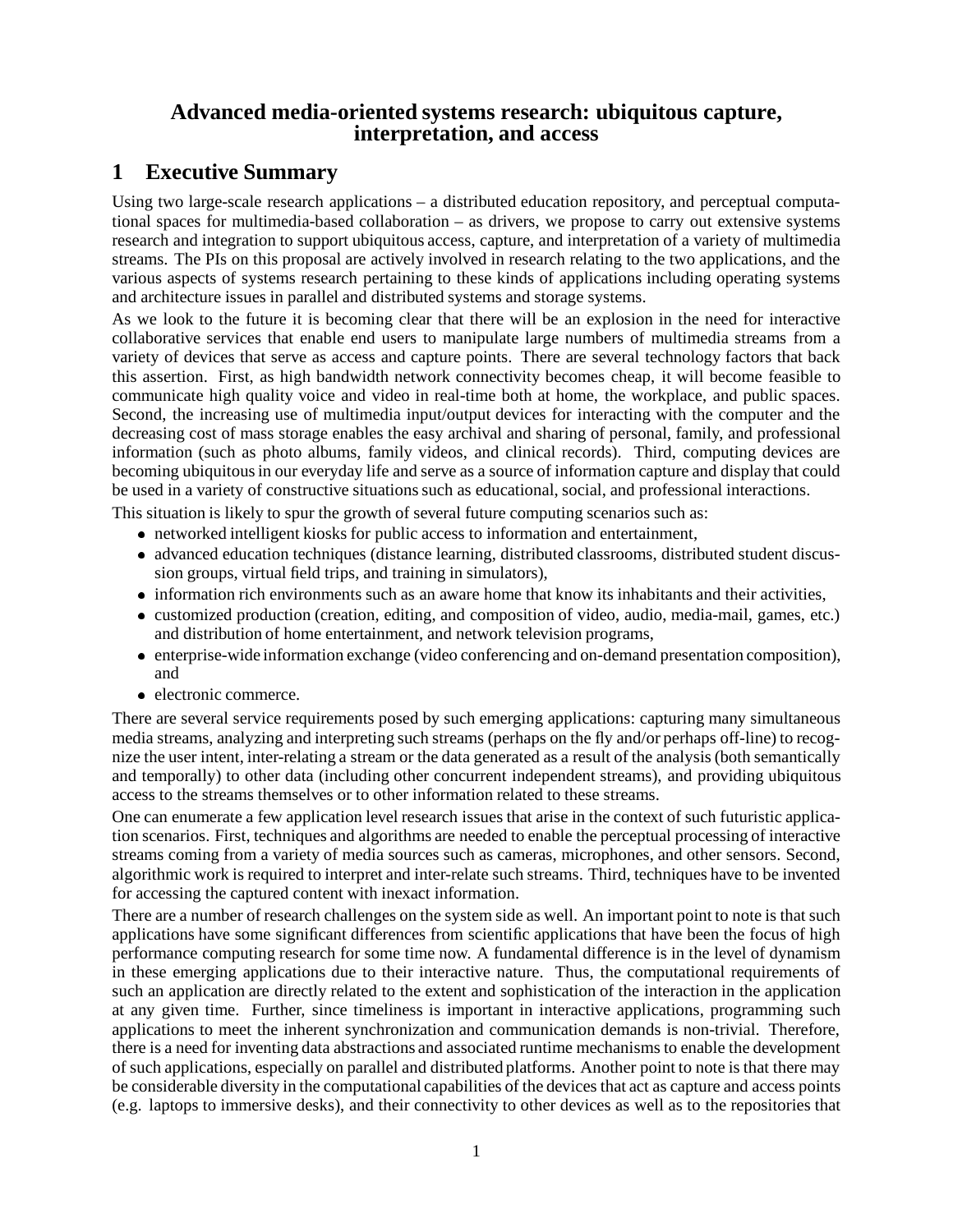serve as content stores. Not all devices and users may require the same level of service all the time. The implication of the last two points is that the computational, network, and storage resources can be shared among a number of such access and capture points. However, these resources need to be managed to ensure adequate levels of service for such applications. It may be necessary to provide continuous availability in many emerging application scenarios (for e.g. electronic commerce), so that partial failures of the resources result only in reduced levels of service.

In this proposal, we use two driver applications to give a concrete context to the application- and system-level research to be carried out. The first is a university-wide education repository called *Intelligence Quotient* (IQ), a logical extension of *Classroom 2000*, a home-grown system for capturing in-class interactions (such as audio and video recordings, class notes, and prepared slides) for later use by students and instructors. IQ is intended to evolve Classroom 2000 in interesting new dimensions, essentially allowing students and instructors to interact without necessitating their physical co-location either in space and/or time. It will have support for instructor-less classrooms, virtual classrooms, and for linking course material to other on-line resources (such as previous offerings of the same course, and other concurrent related course offerings). The second application is a more exploratory one called *computational spaces*, and may be envisioned as networked intelligent *perceptual kiosks* that enable distributed multimedia collaboration. Such kiosks may range from simple laptops with wireless connectivity, to immersive desks and caves with gigabit connectivity, to specialized video walls with built in cameras and microphones. A kiosk may be located in public places such as campuses, stores, museums, and airports, and serves as an access and capture point to interact with multiple people and backend systems (such as Web servers and education repositories) for education, entertainment, and information.

Both these applications are fertile grounds for spurring a number of application- and system-level research explorations. The requested research infrastructure will serve as an experimental platform for validating, and quantifying the performance implications of the ideas we generate through these explorations. At the application-level we will explore techniques and algorithms for perceptual and aware computing. The basic idea is to deploy sensors (such as cameras, and microphones) to capture the data from the environment, and analyze the captured data (using a variety of computer vision and speech recognition techniques) to glean lower level information (e.g. human presence or mood of the person). We will also develop tools and techniques for higher level processing based on inference that can be drawn from inter-relating concurrent media streams to gauge the intent of the user from these captured streams. Further, we will also explore database techniques for supporting fuzzy queries in these kinds of applications.

At the system level, we will develop a quality of service (QoS) architecture for managing the distributed resources consisting of the computational and storage clusters, and the diverse access and capture points in the application. The intent is to identify key application parameters that can influence resource management decisions to suit the dynamic needs of the application. Techniques will be developed to dynamically adapt the use of the resources (such as computation, network, and storage) to match the instantaneous application needs. For example, the level of consistency provided to shared state in an application may be influenced by such adaptive resource management techniques. We will also explore caching and replication of shared ephemeral state in the applications to increase both performance and availability. To facilitate cross-correlating information streams at both the semantic and temporal levels we will develop APIs that automatically and semi-automatically create and manage the metadata. The metadata is expected to facilitate the application-level need for satisfying information access needs based on fuzzy queries. We will also explore the storage architecture for organizing both the metadata and the content created by such streamoriented applications. In particular, we will investigate prefetching techniques and replication at the storage level to provide adequate response for access to continuous media data. A number of middleware and runtime issues to aid in the development of complex cluster-based applications are also to be investigated. In particular, we will explore the data abstractions and programming idioms that enable the development of collaborative multimedia applications on parallel and distributed platforms. We will investigate parallelism management within a cluster to take advantage of the inherent data and task parallelism in dynamic applications. We will also investigate hardware enhancements that allow computations to be migrated to the network interfaces thus reducing the performance penalty for stream-oriented applications on standard CPU boxes due to memory hierarchy effects.